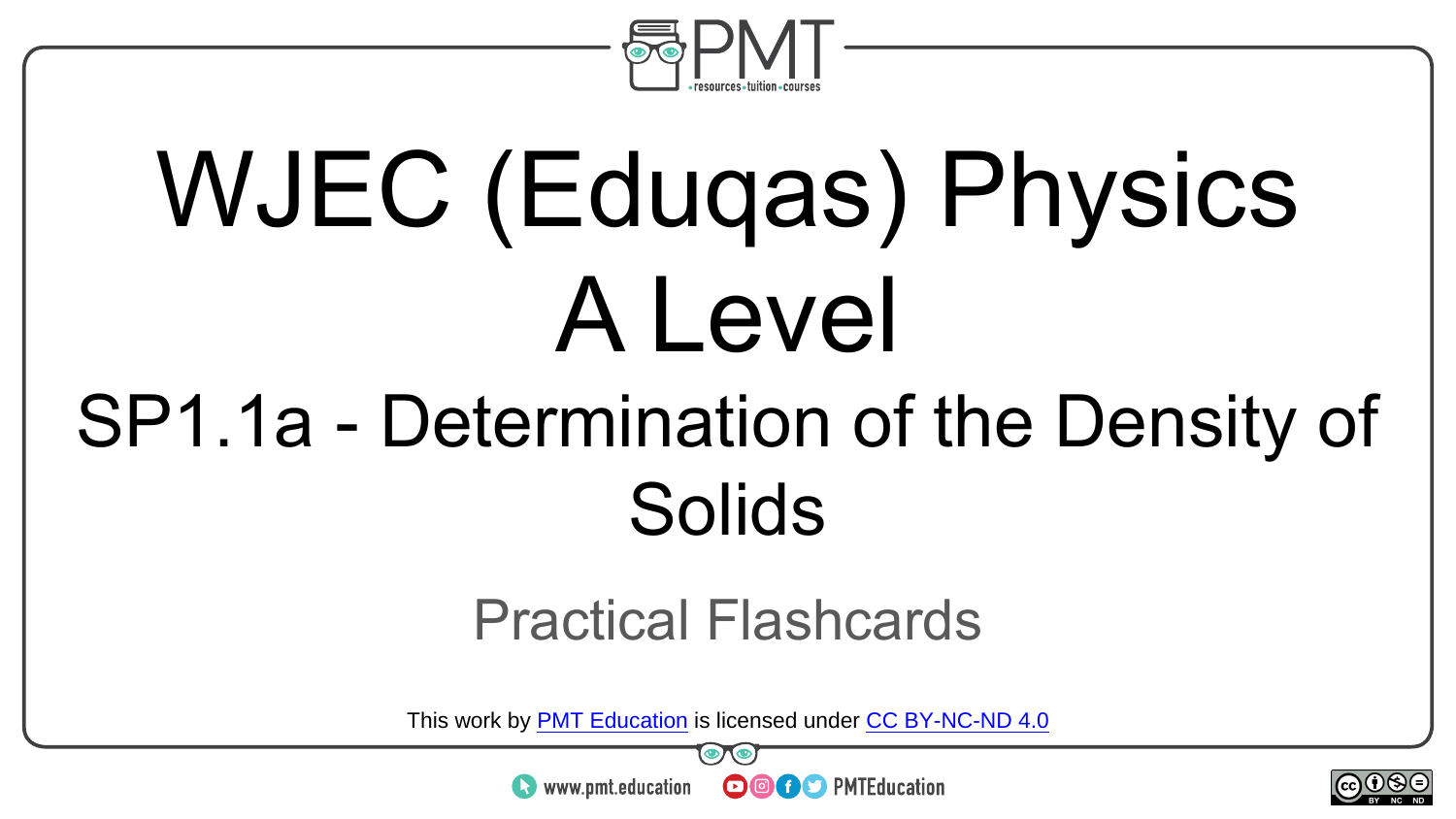

### Define density.



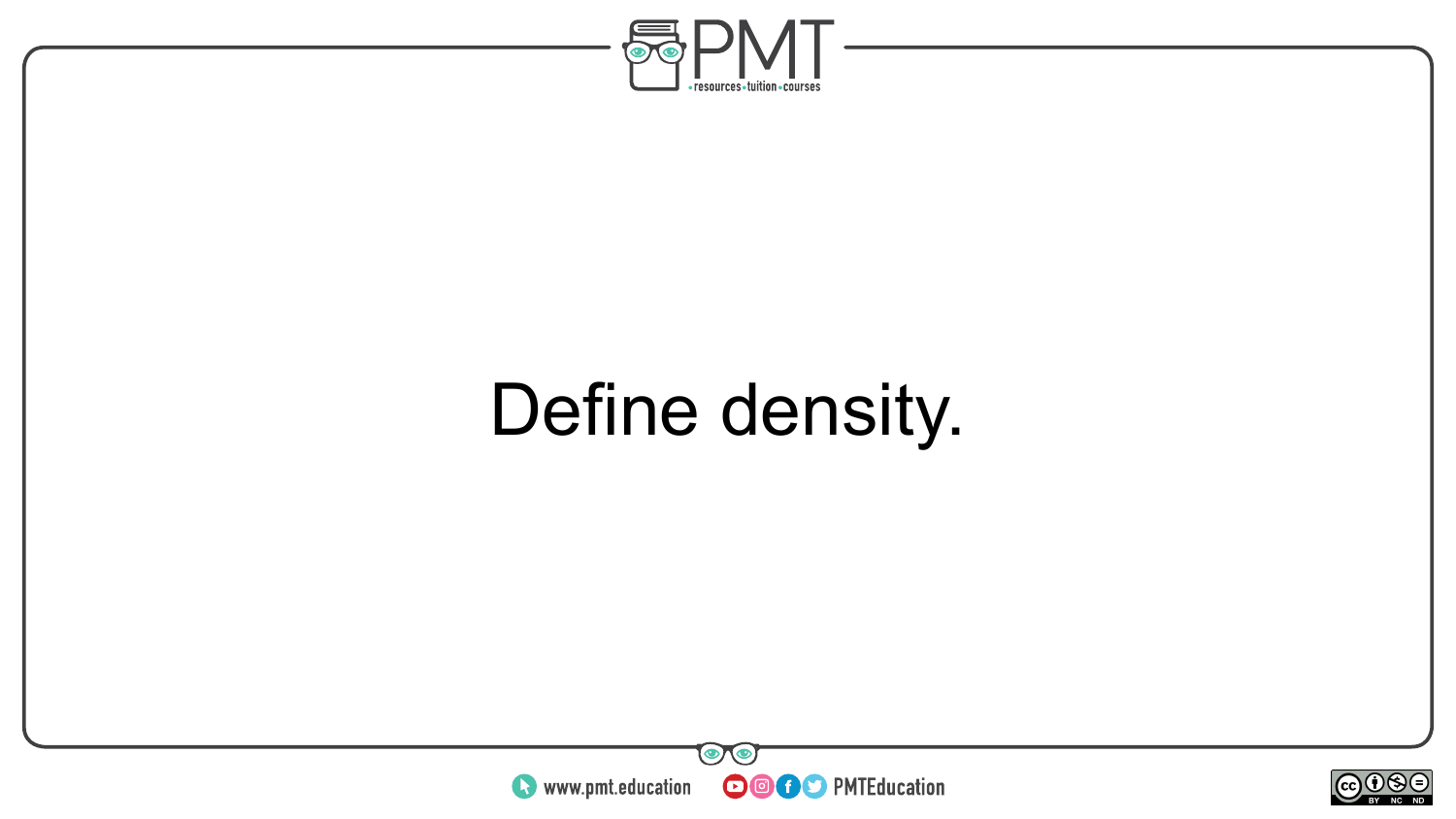

Define density.

## Density is the mass per unit volume of a substance or object.



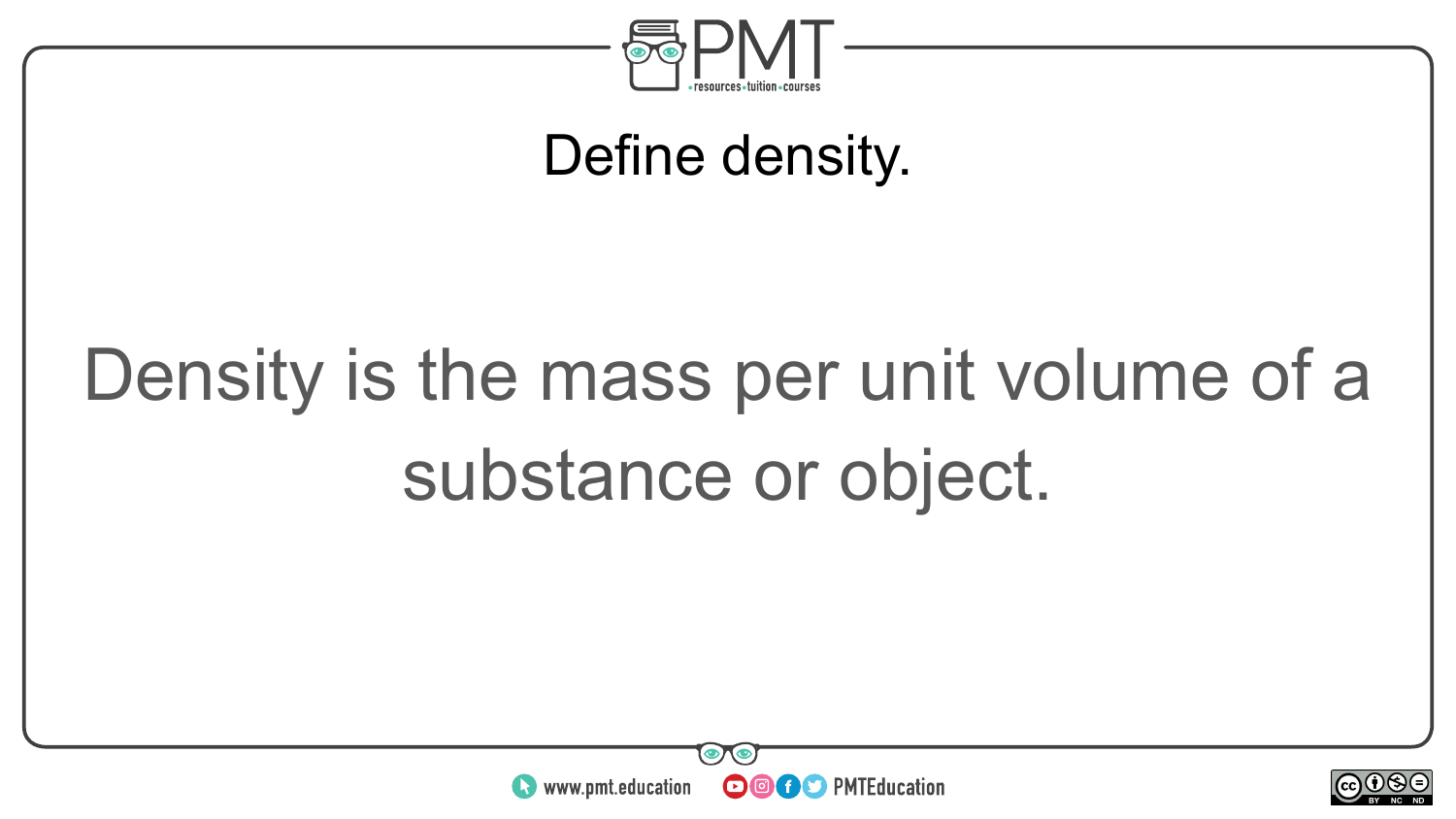

## How is density calculated?



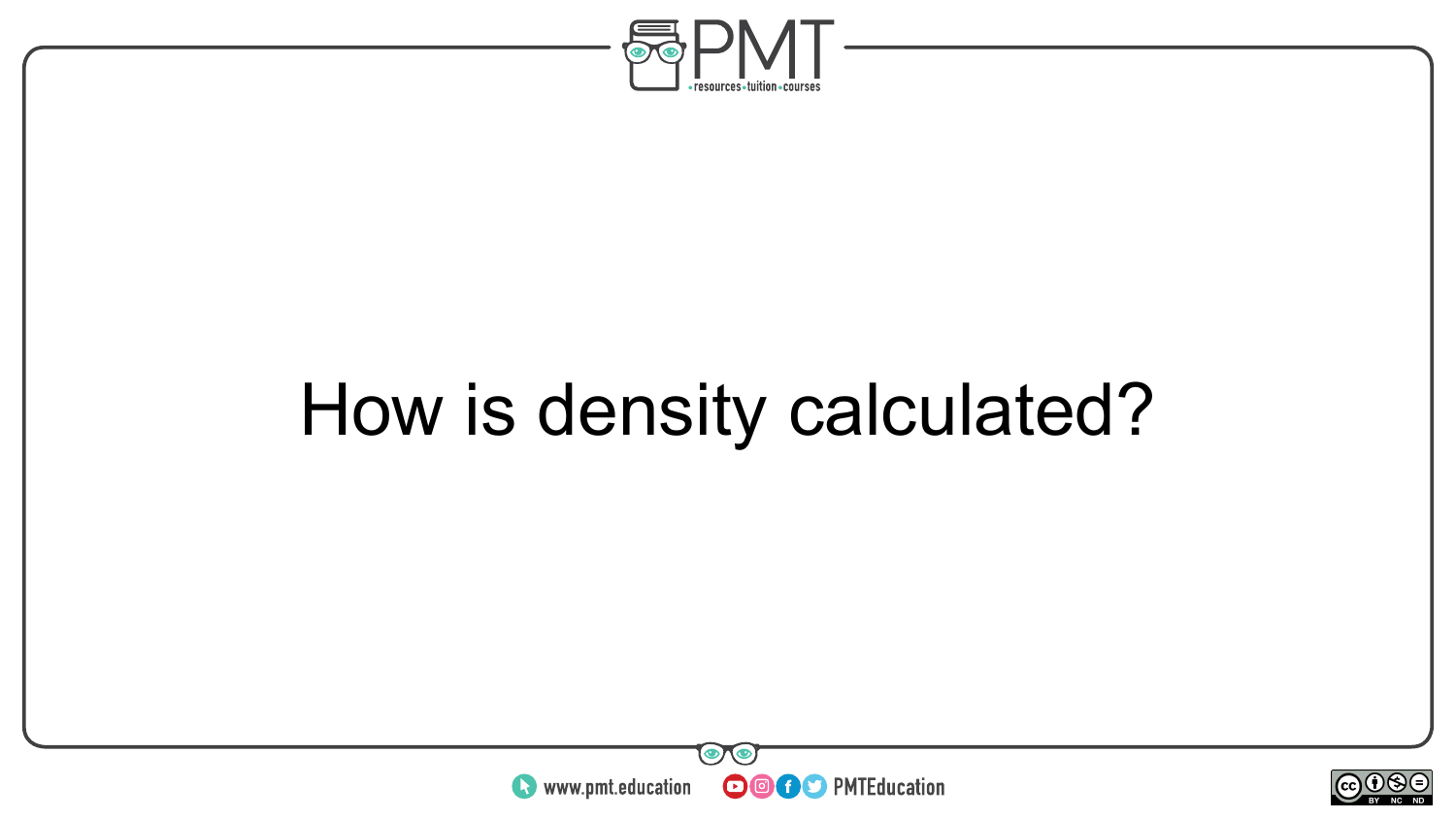

#### How is density calculated?

# Density = Mass/Volume  $\rho = m/V$



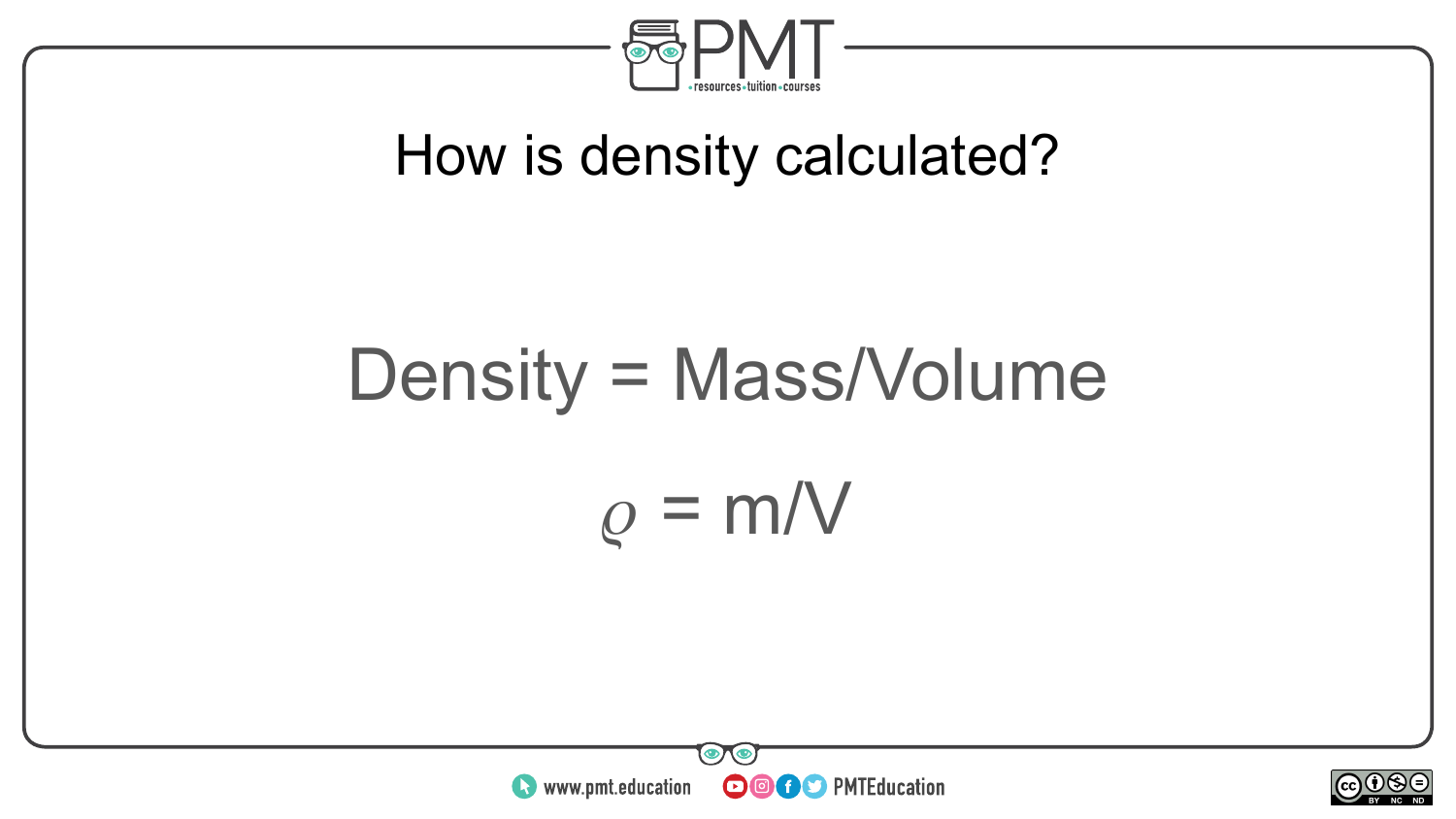

### What is the unit of density?



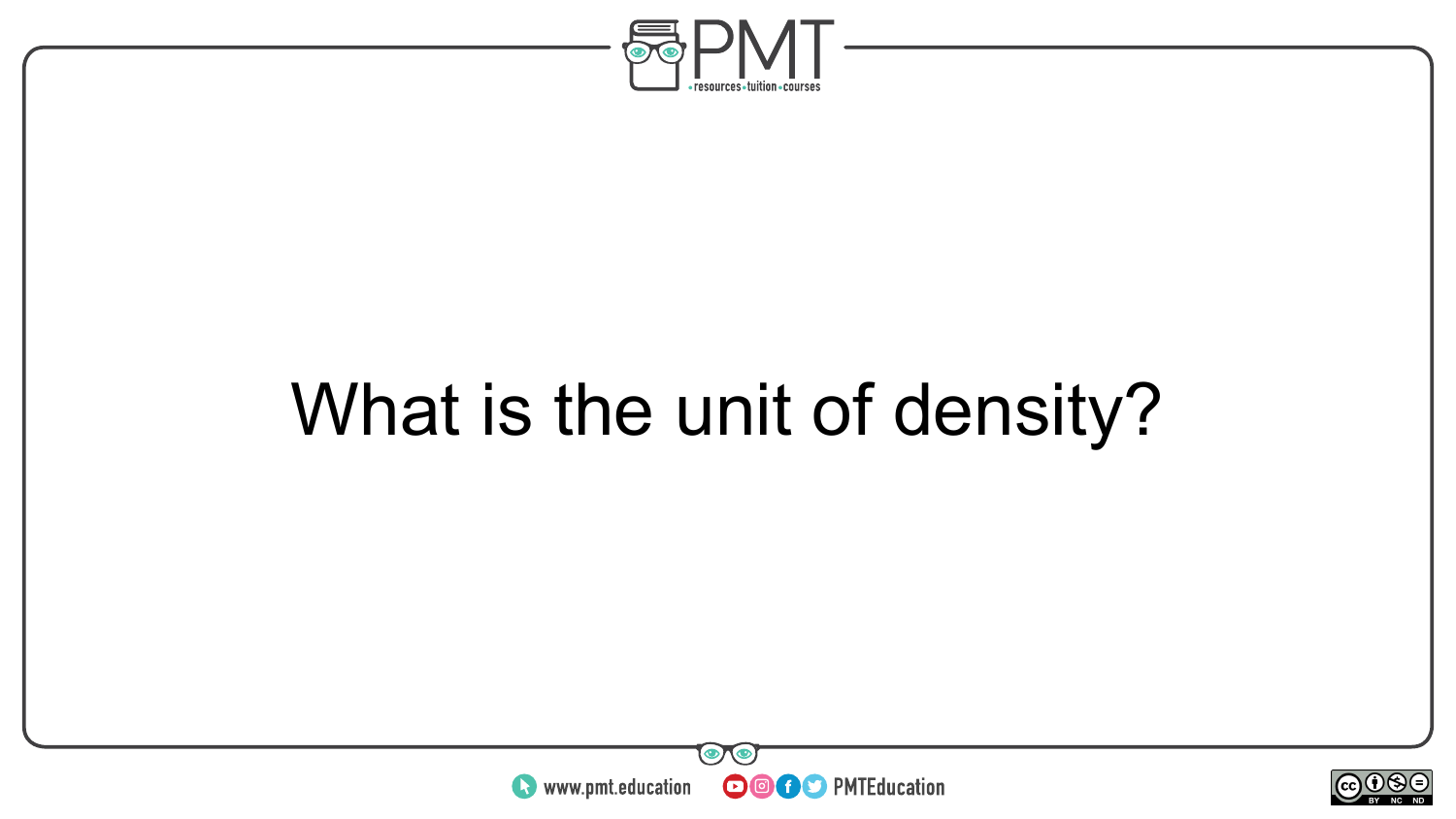

#### What is the unit of density?





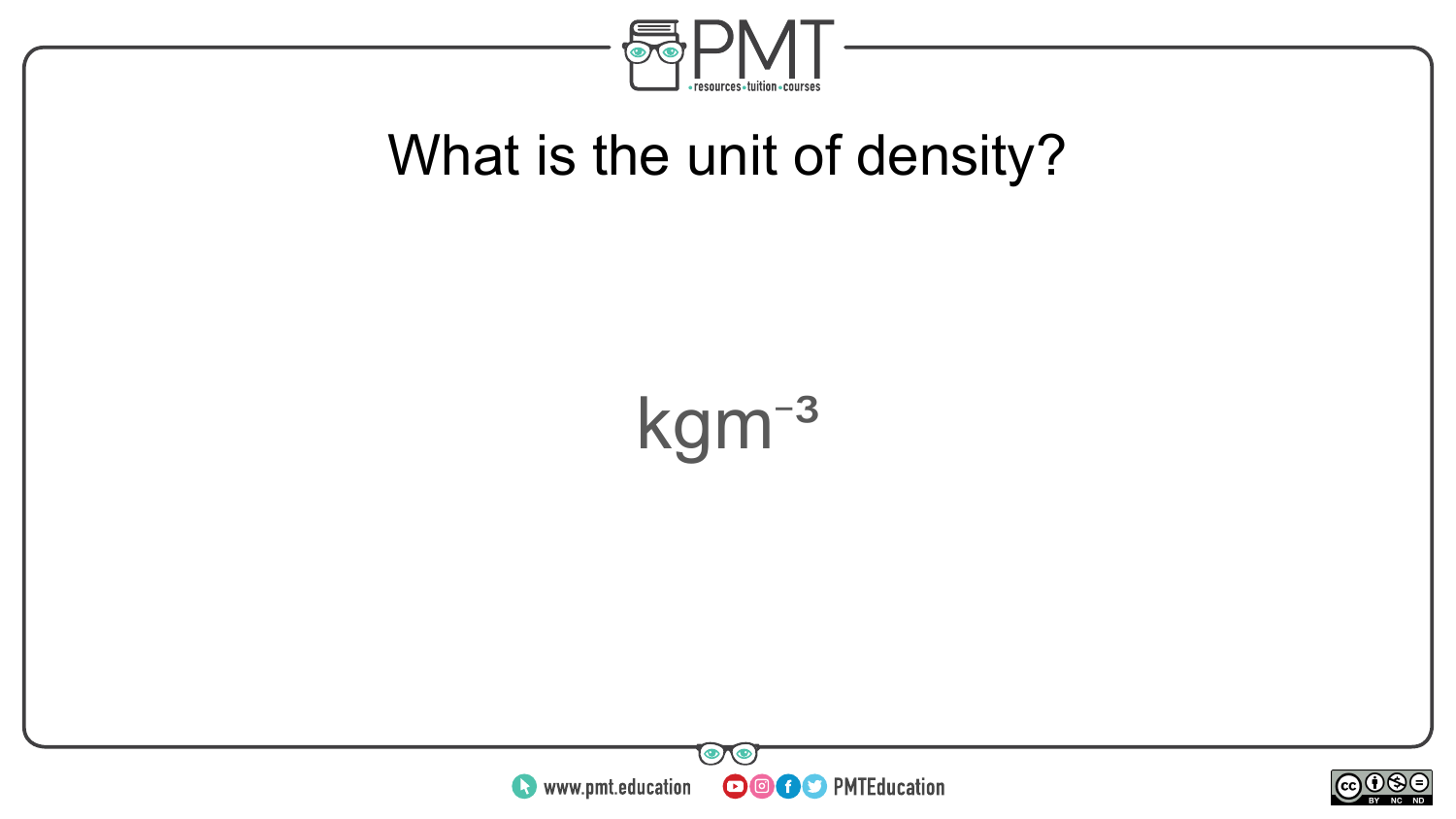

### How can the mass of a solid object be determined?



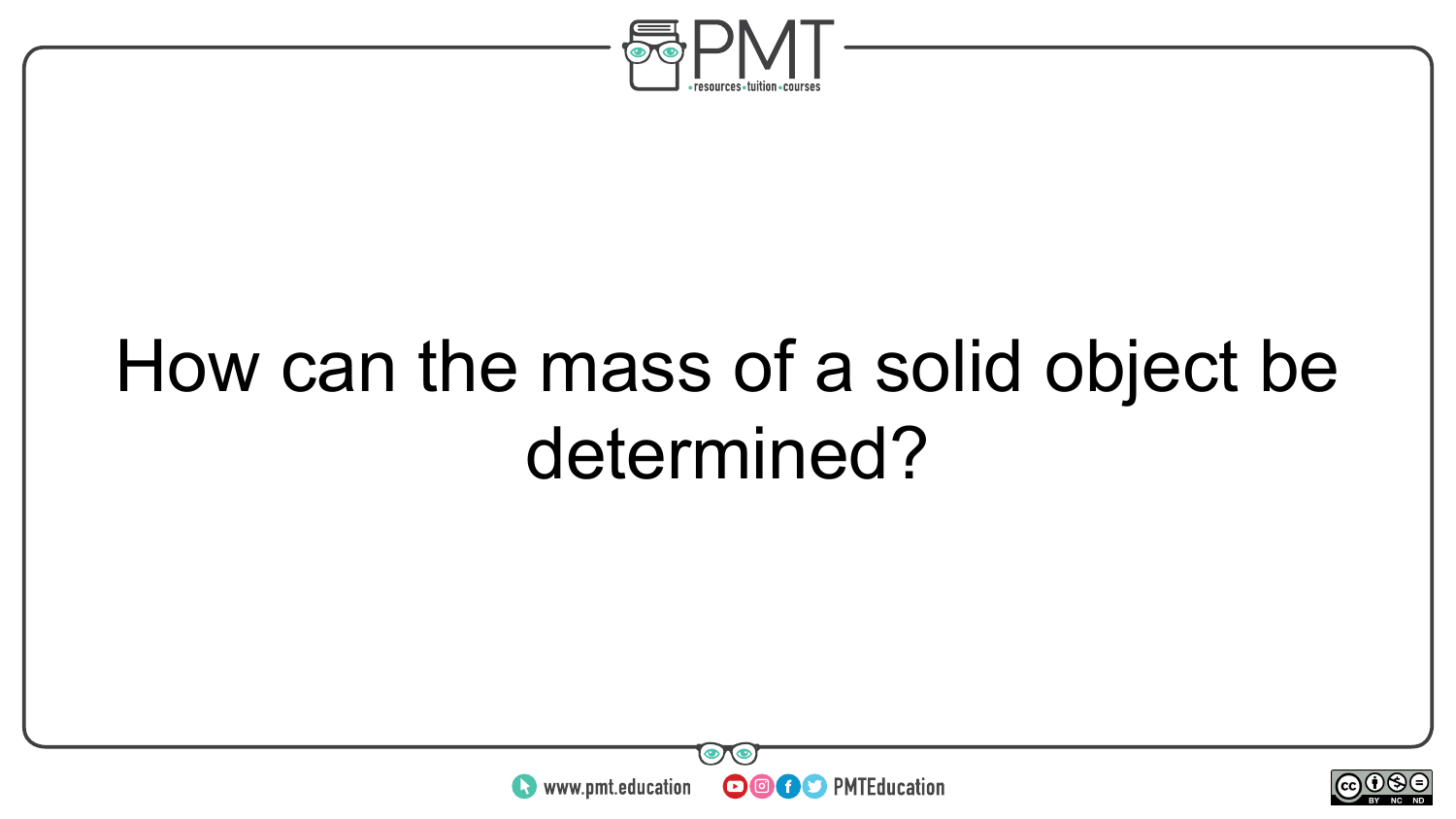

How can the mass of a solid object be determined?

A mass balance can be used. The balance should be zeroed before the object is placed onto it. This ensures that a zero error doesn't occur.



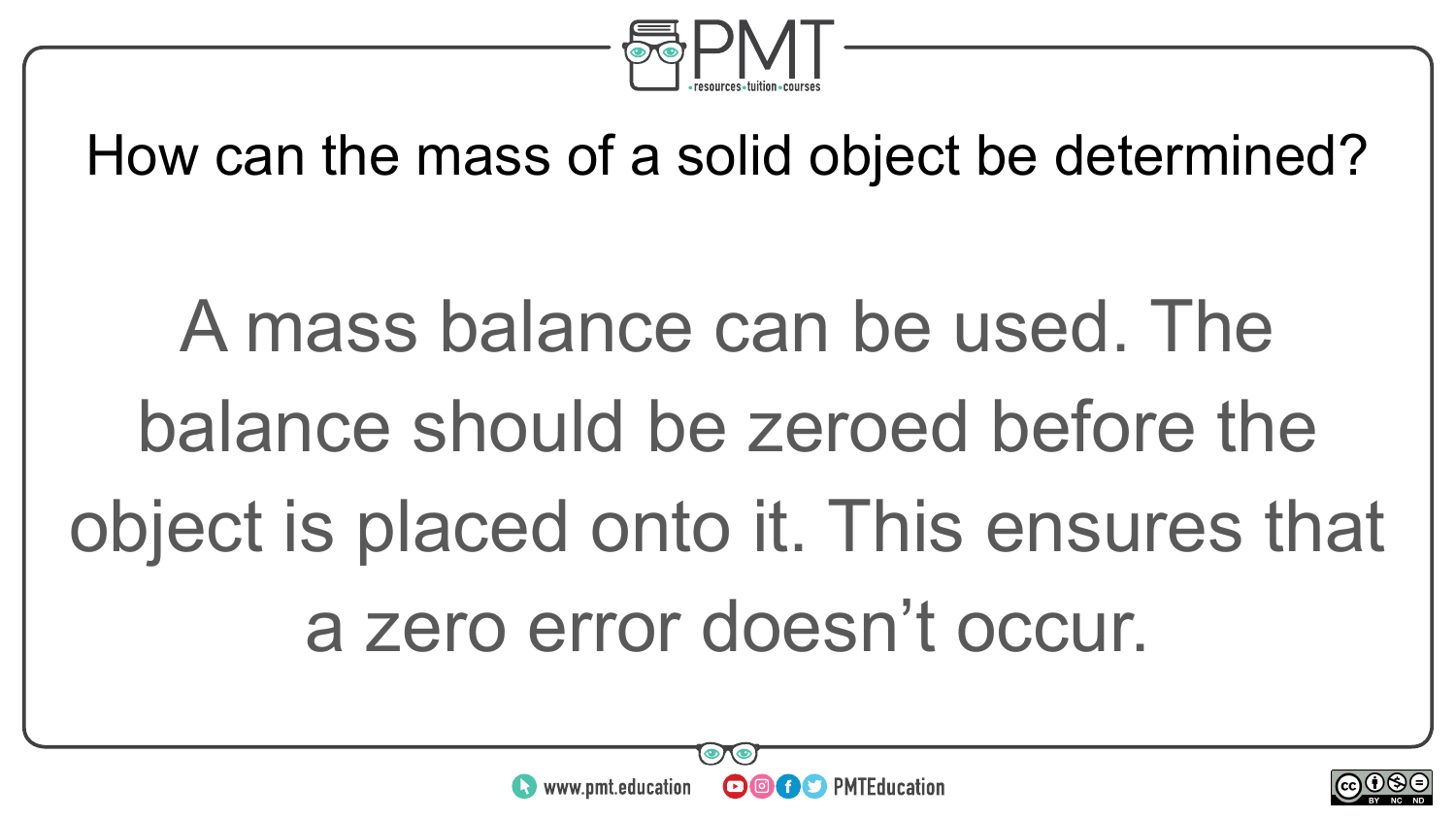

### How can the volume of a rectangle be measured?



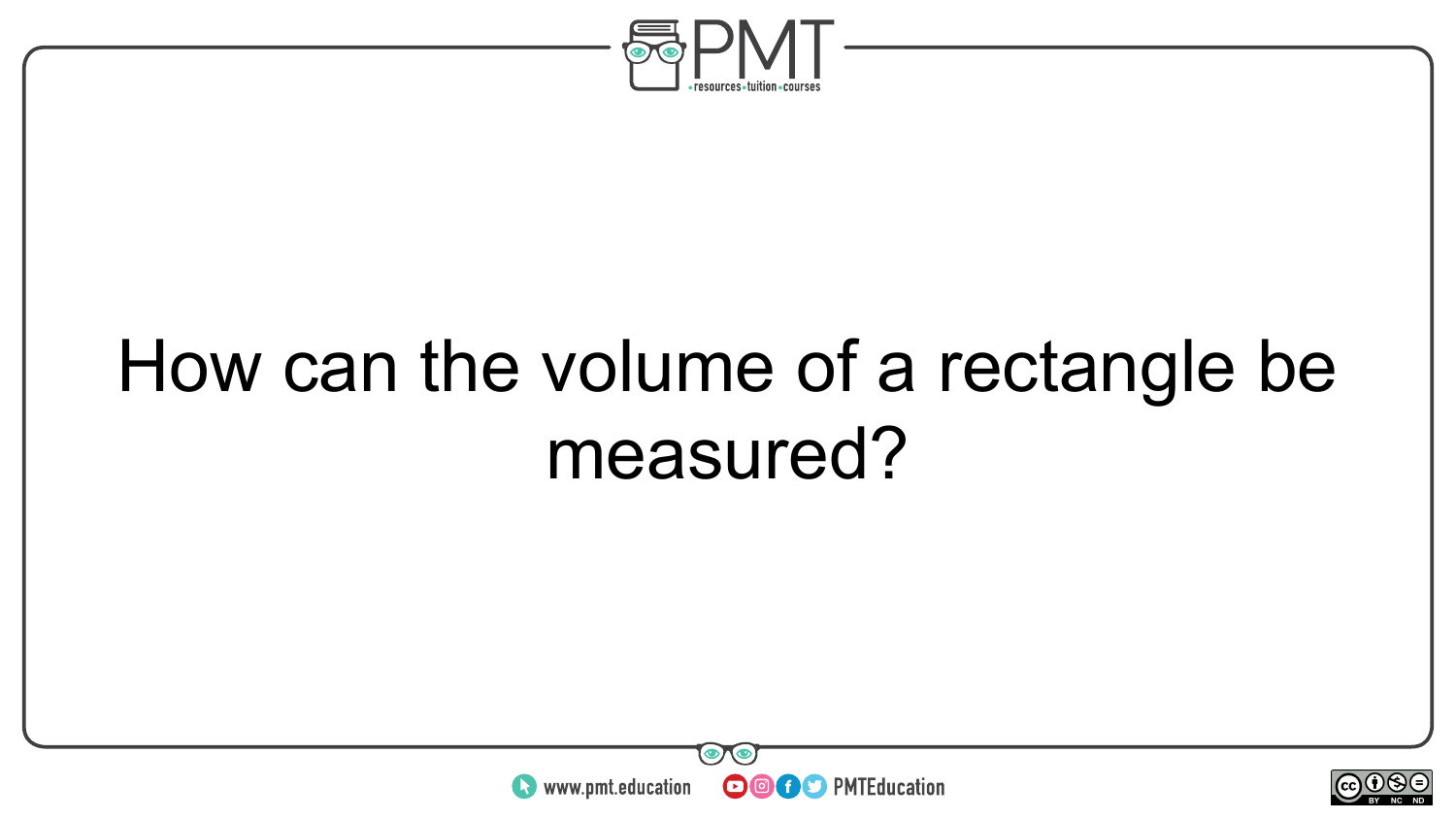

How can the volume of a rectangle be measured?

The length, width and height of the rectangle can be measured using a ruler. These values can be multiplied together to give the rectangle's volume.



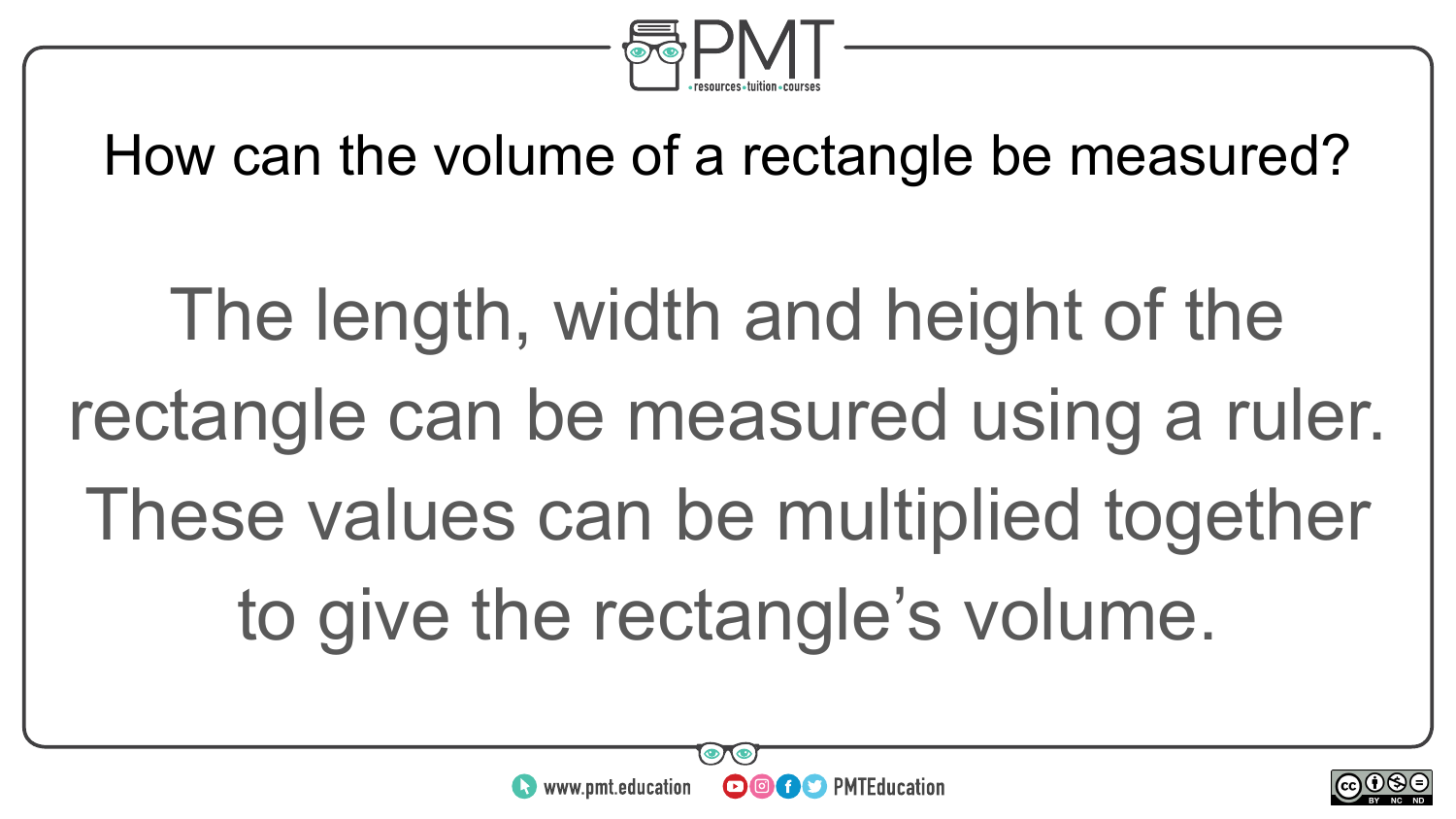

### How is uncertainty propagated when measurements are multiplied together?



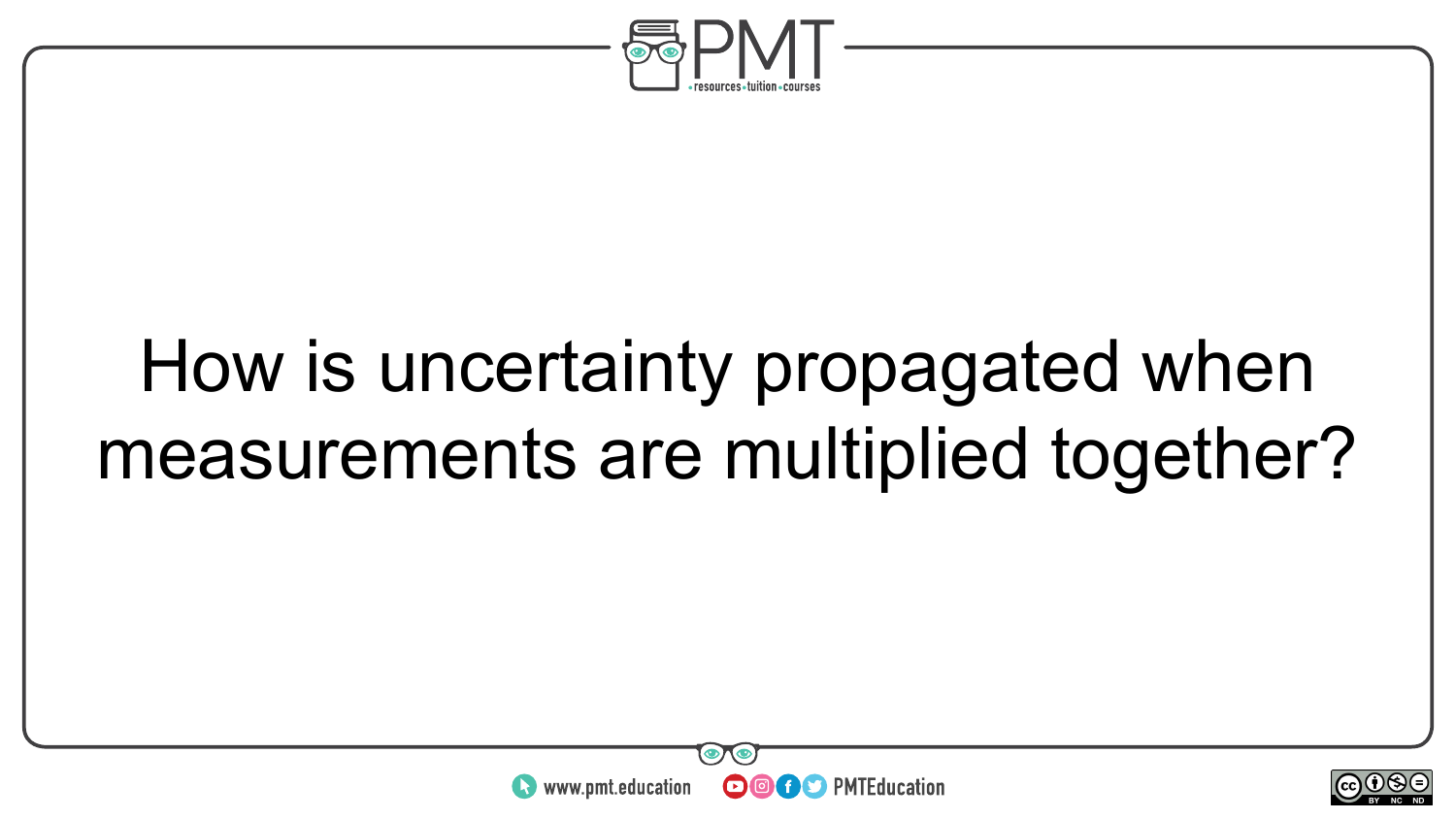

How is uncertainty propagated when measurements are multiplied together?

When multiplying values, you add the percentage uncertainties to obtain the overall percentage uncertainty of the product. This can then be converted back

into an absolute uncertainty if required.

**OOOO** PMTEducation

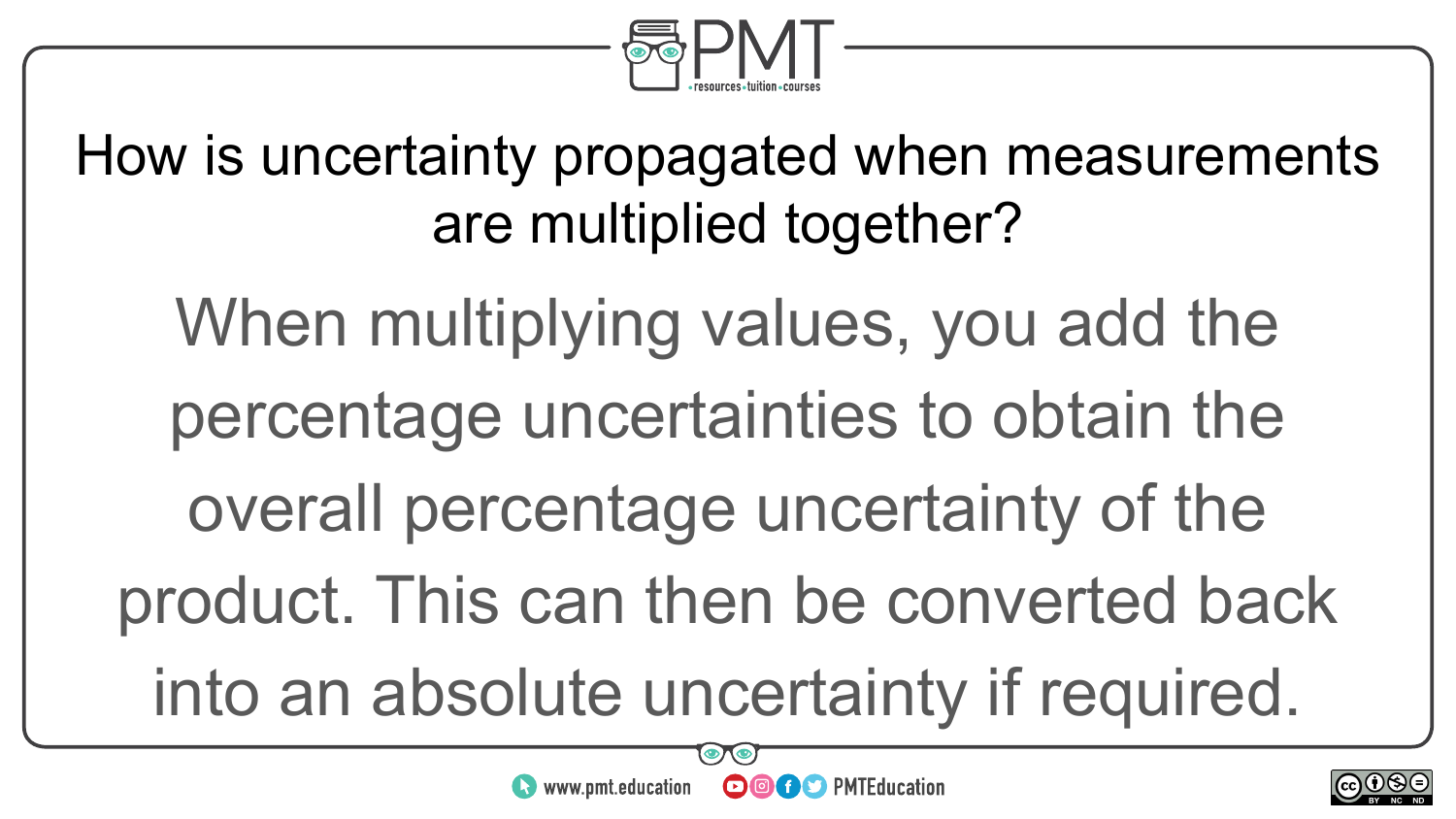

### How can the volume of a sphere be ascertained?



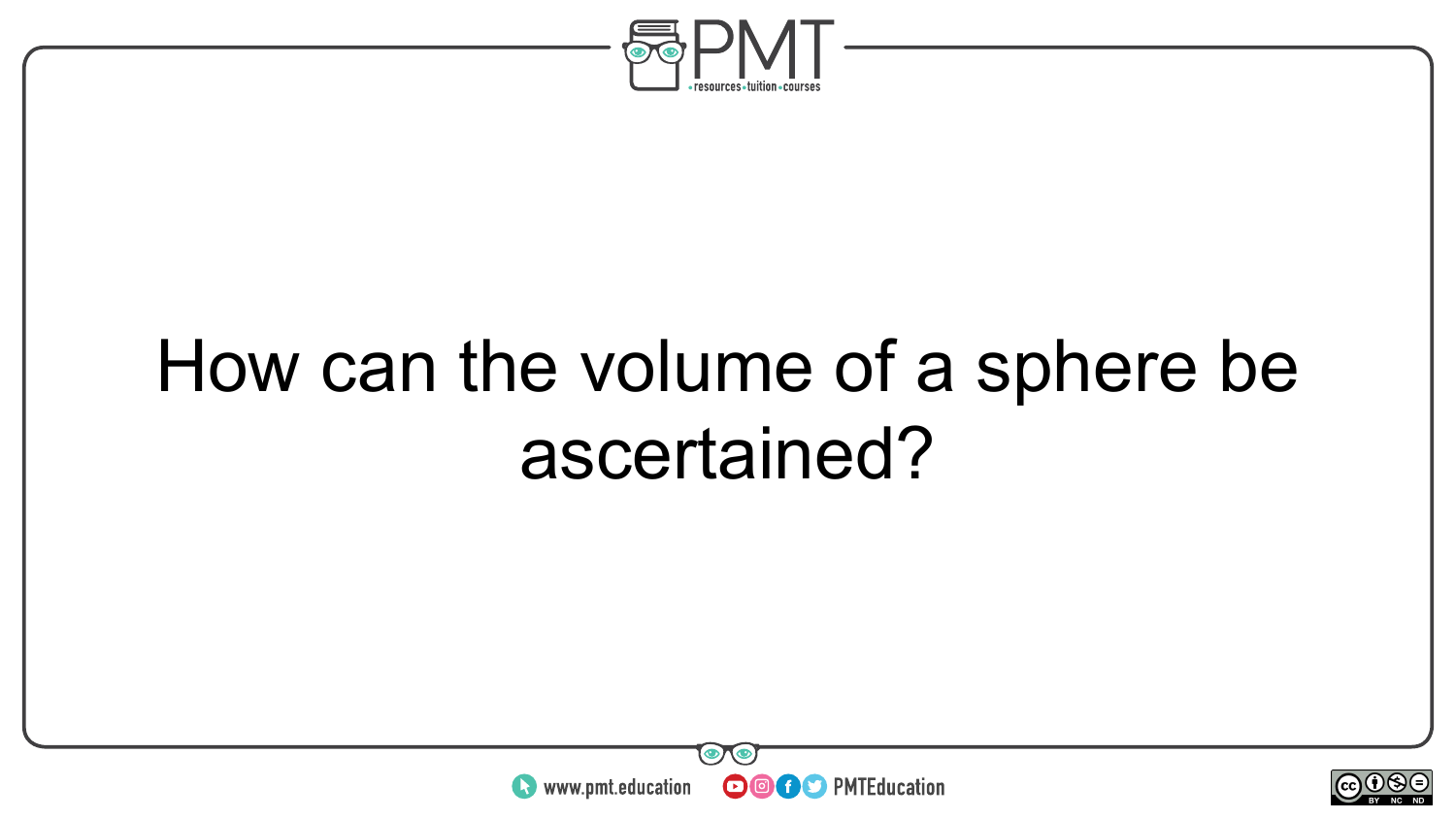

How can the volume of a sphere be ascertained?

The diameter of the sphere can be measured using a device such as a vernier calliper or screw gauge micrometer. This can then be halved to give the radius, which can be substituted into:

 $V = 4/3$   $\pi r^3$  to ascertain the sphere's volume.



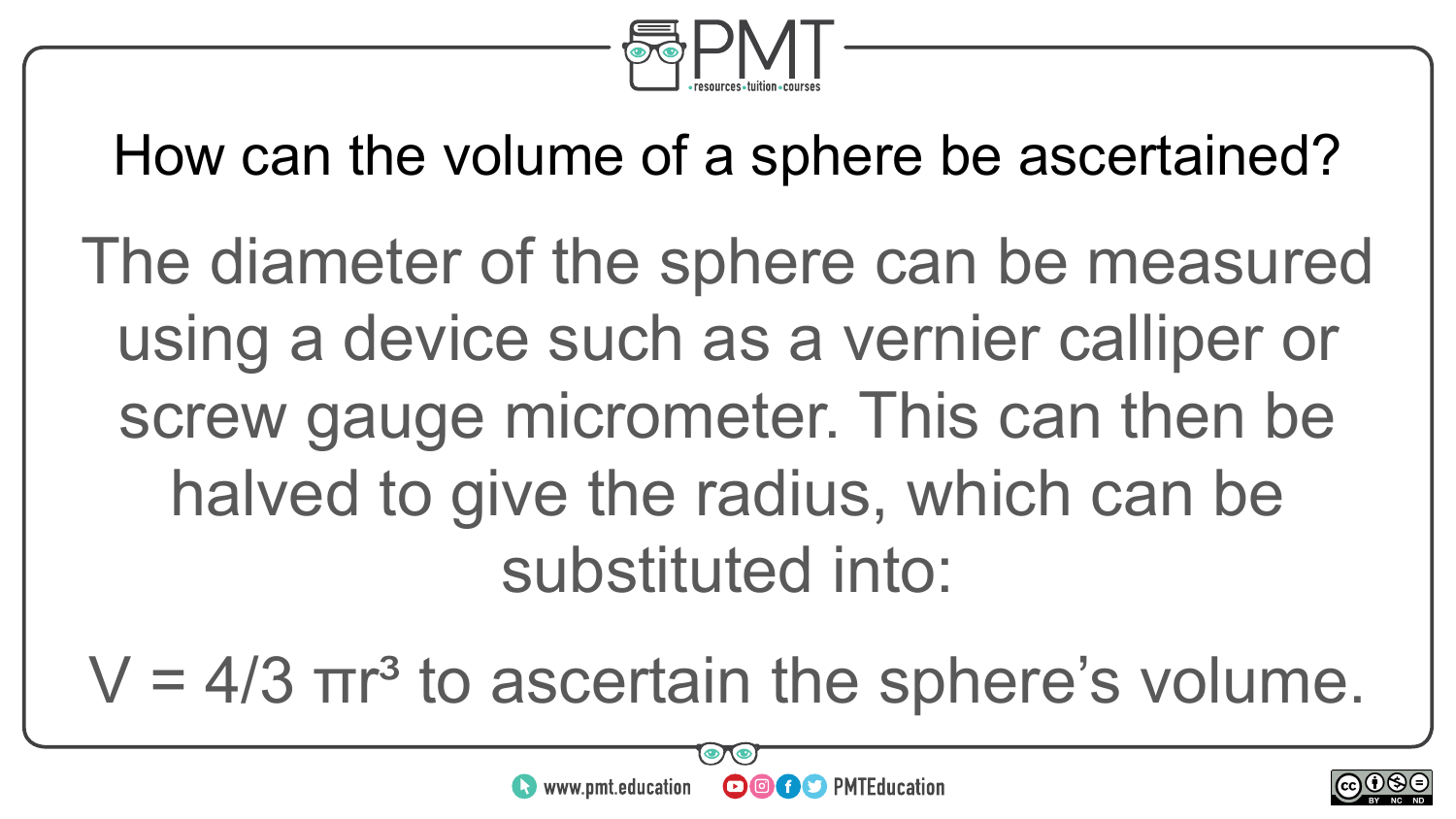

## How is the uncertainty of a variable calculated if that variable is equal to the power of a measurement taken?



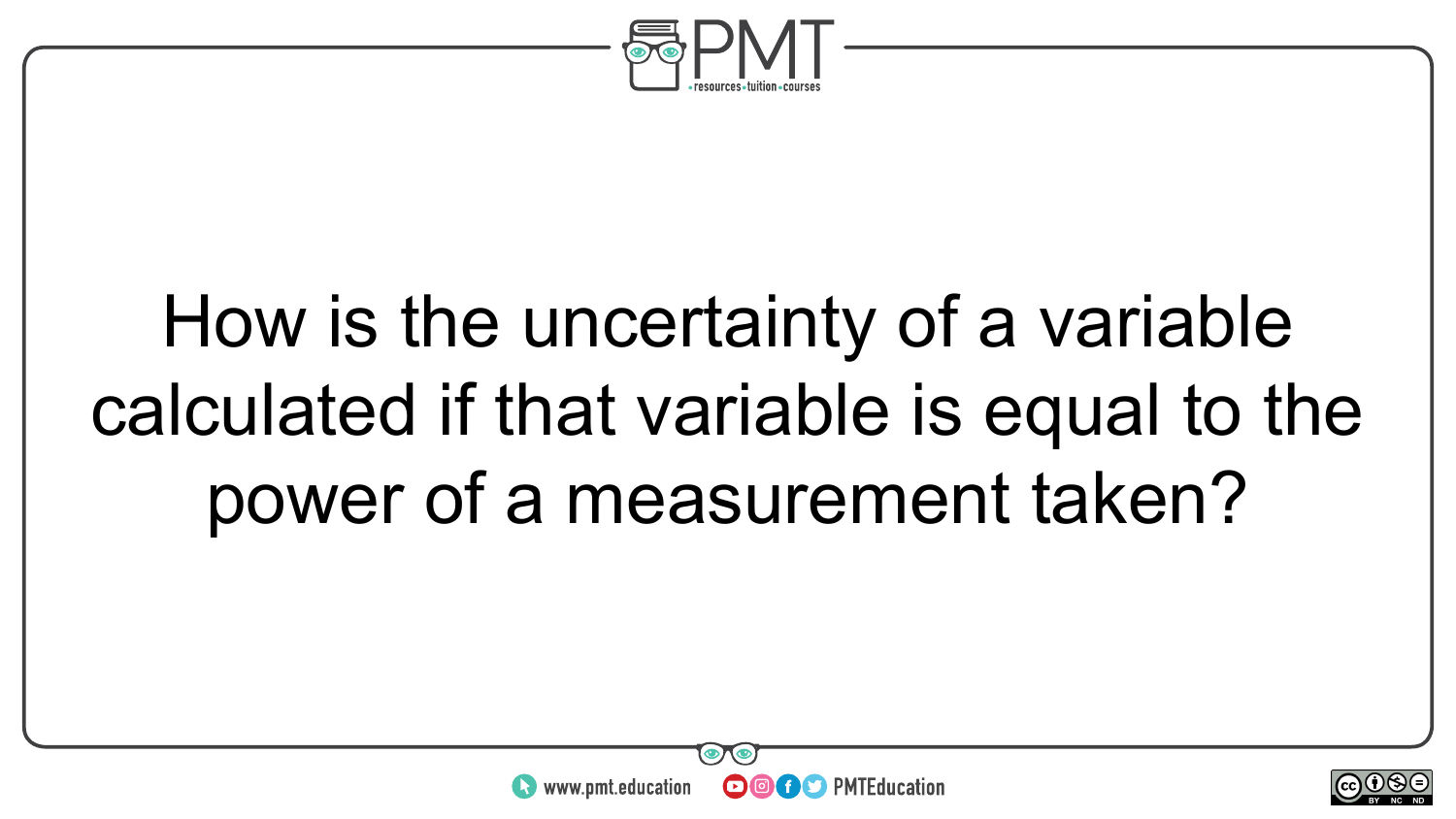

How is the uncertainty of a variable calculated if that variable is equal to the power of a measurement taken? The percentage uncertainty of the measurement should be multiplied by the power to obtain the percentage uncertainty of the variable.



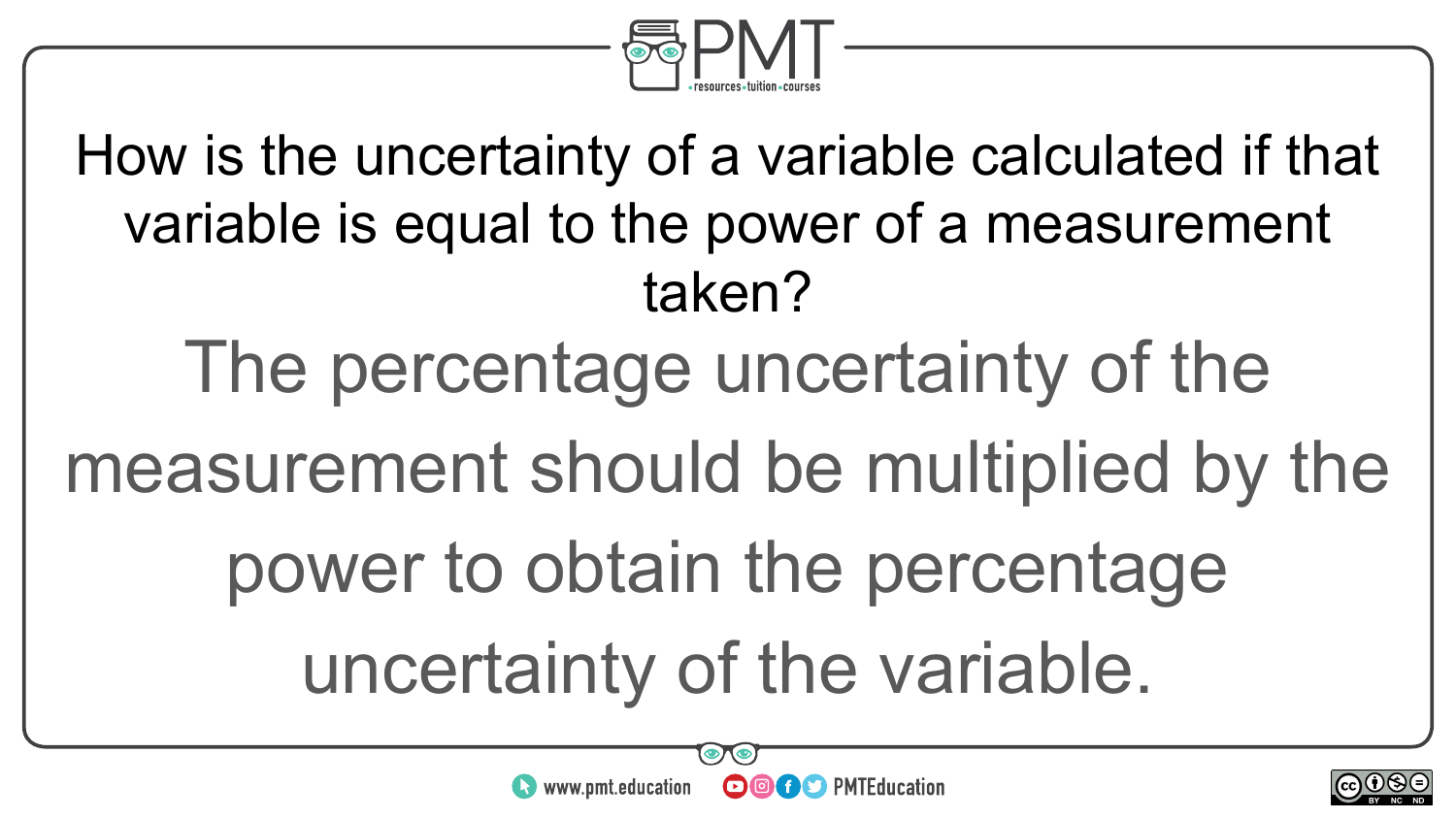

### How can the volume of an irregularly shaped object be determined?



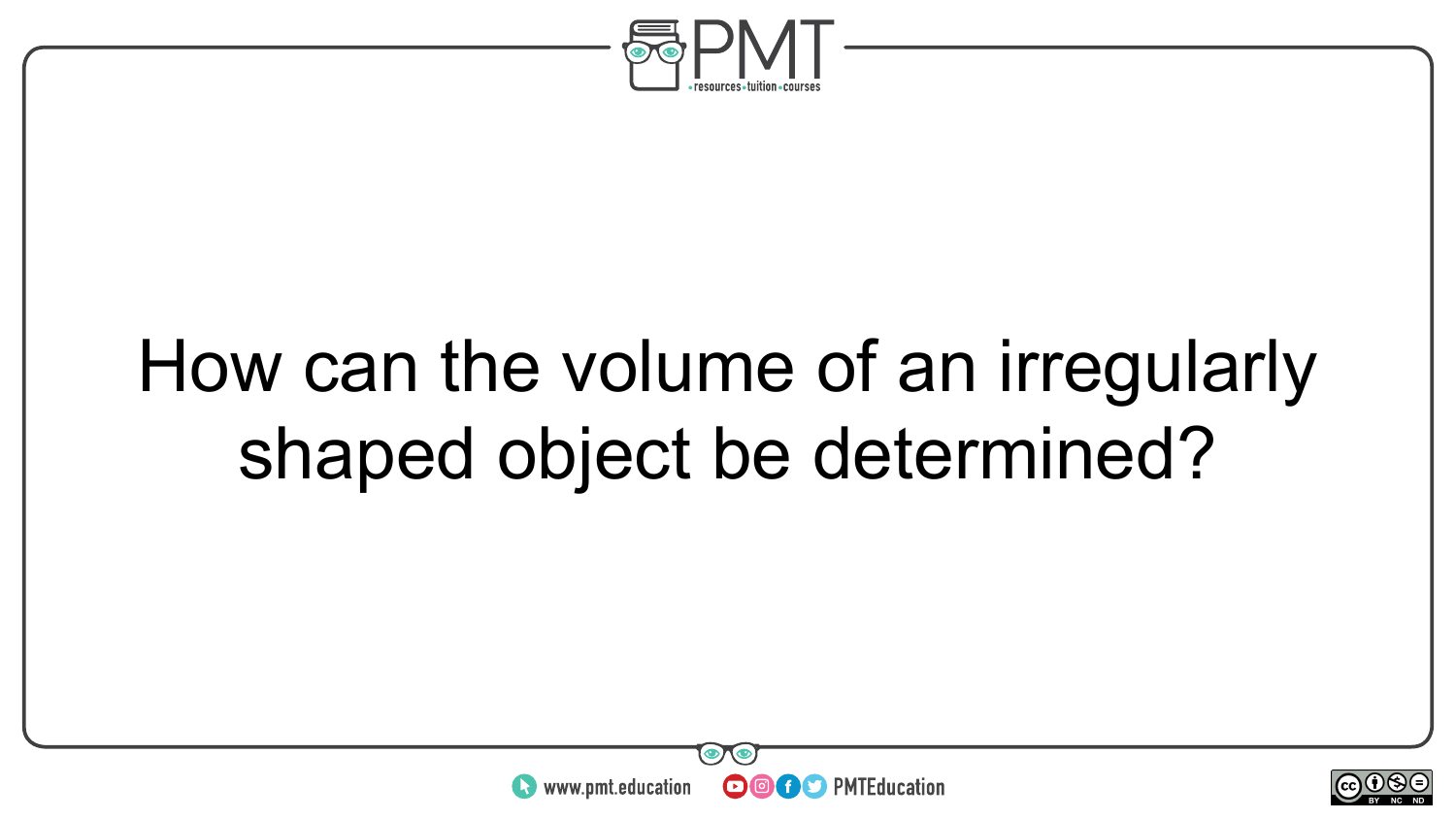

How can the volume of an irregularly shaped object be determined?

The object can be placed into a displacement can. The volume of the object will equal the volume of water that is displaced when it is submerged.



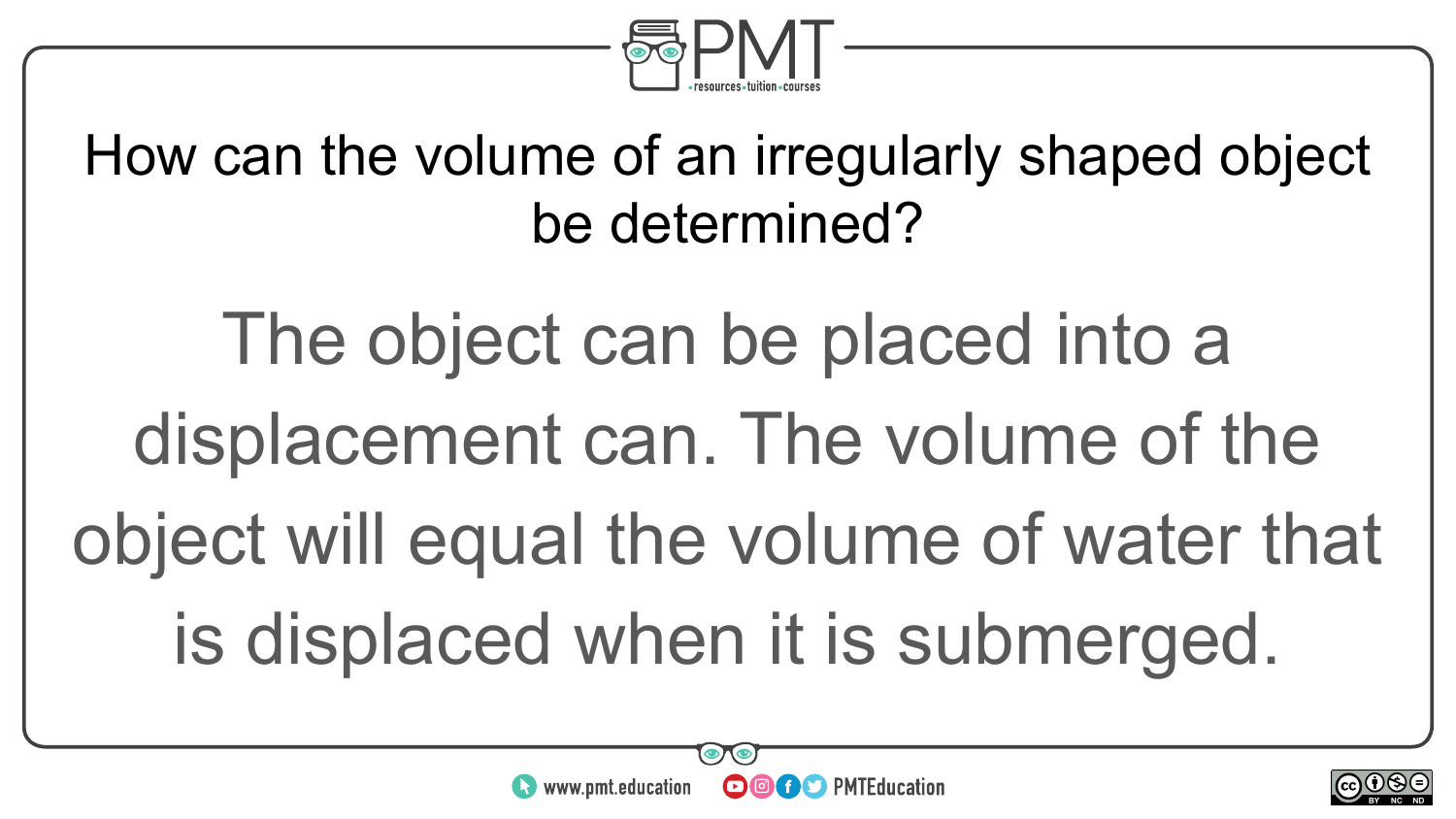

### What is the resolution of a 30cm ruler?



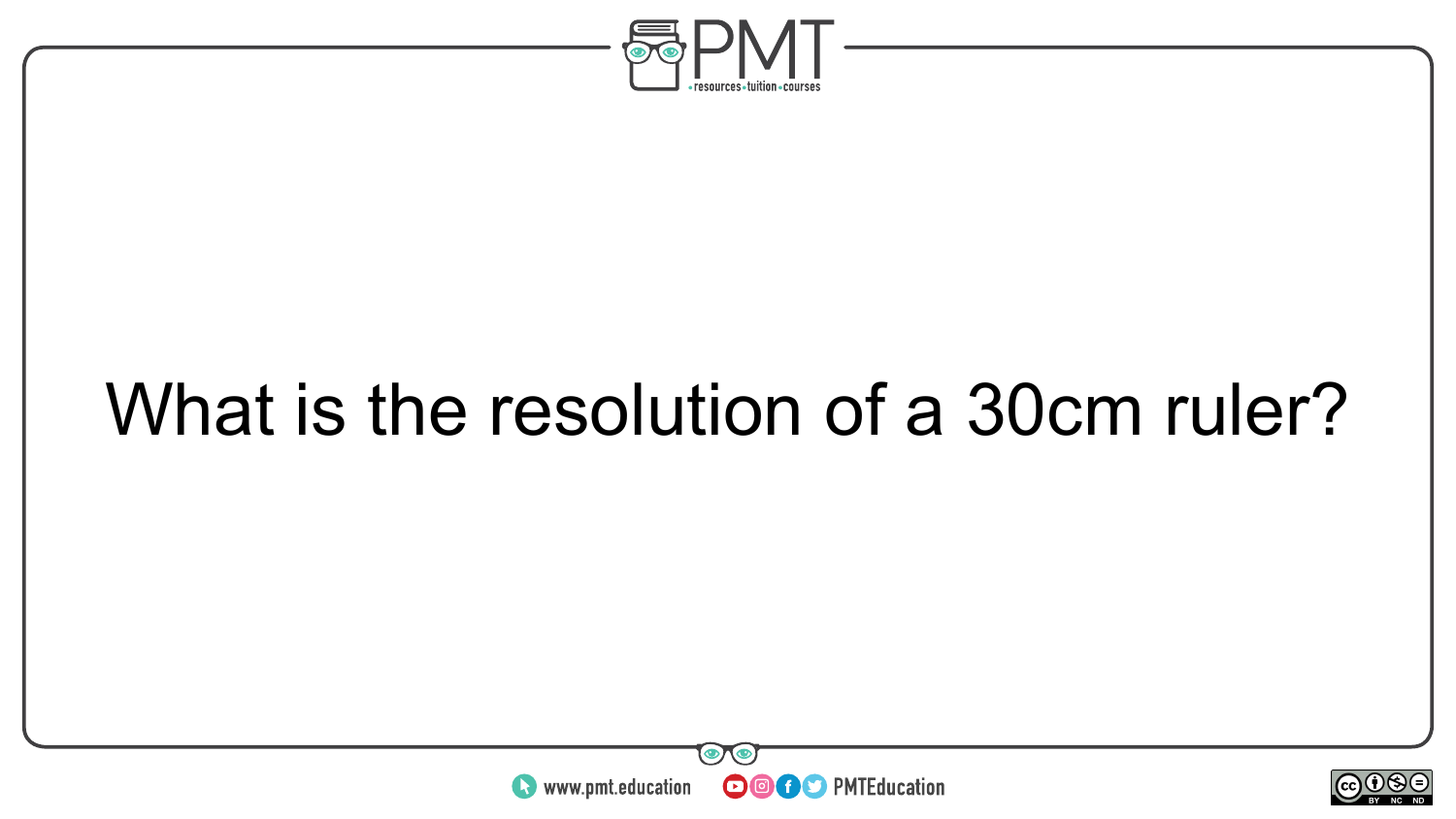

#### What is the resolution of a 30cm ruler?

#### +/- 0.1cm



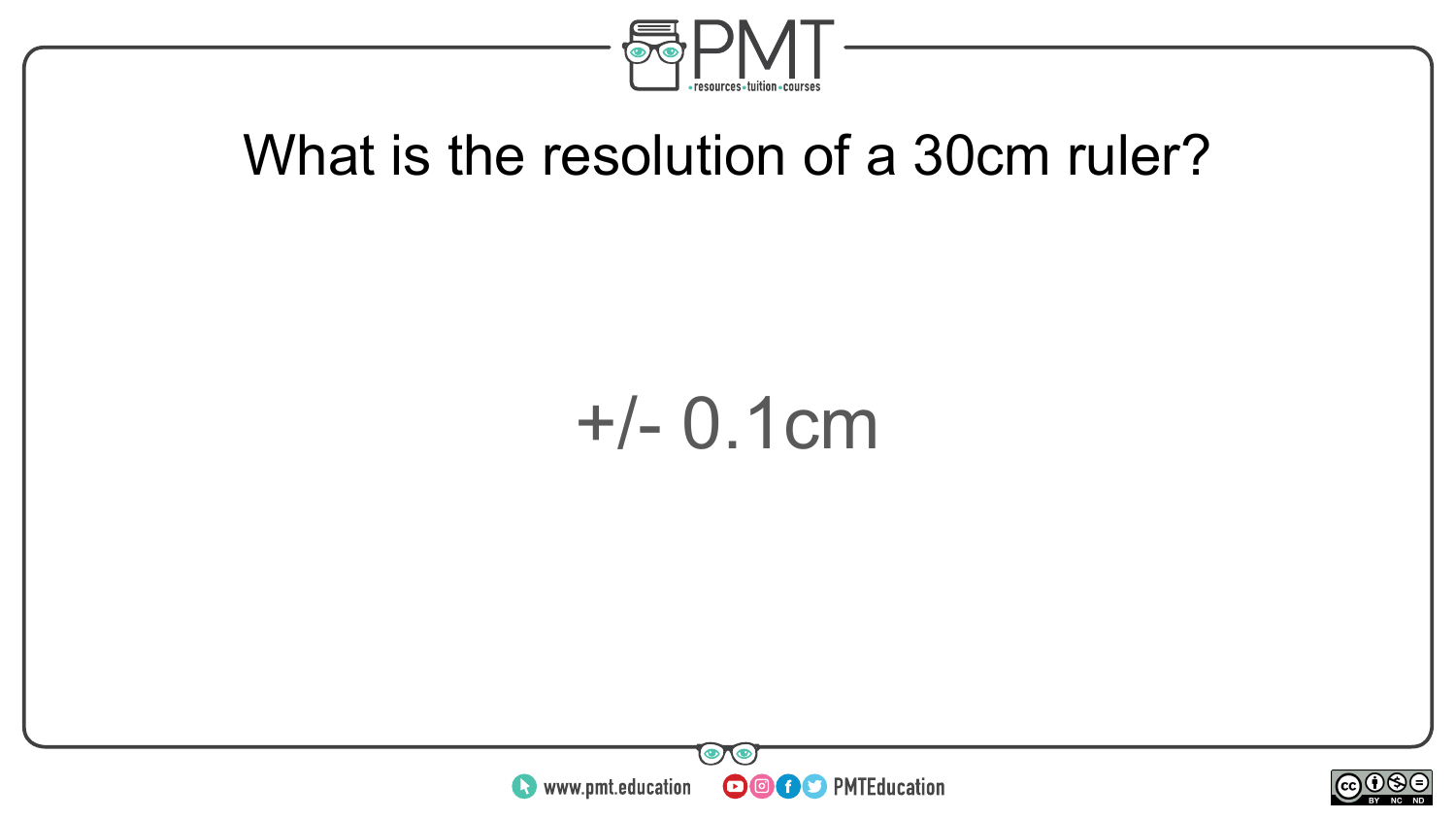

### What is the resolution of a Vernier Caliper?



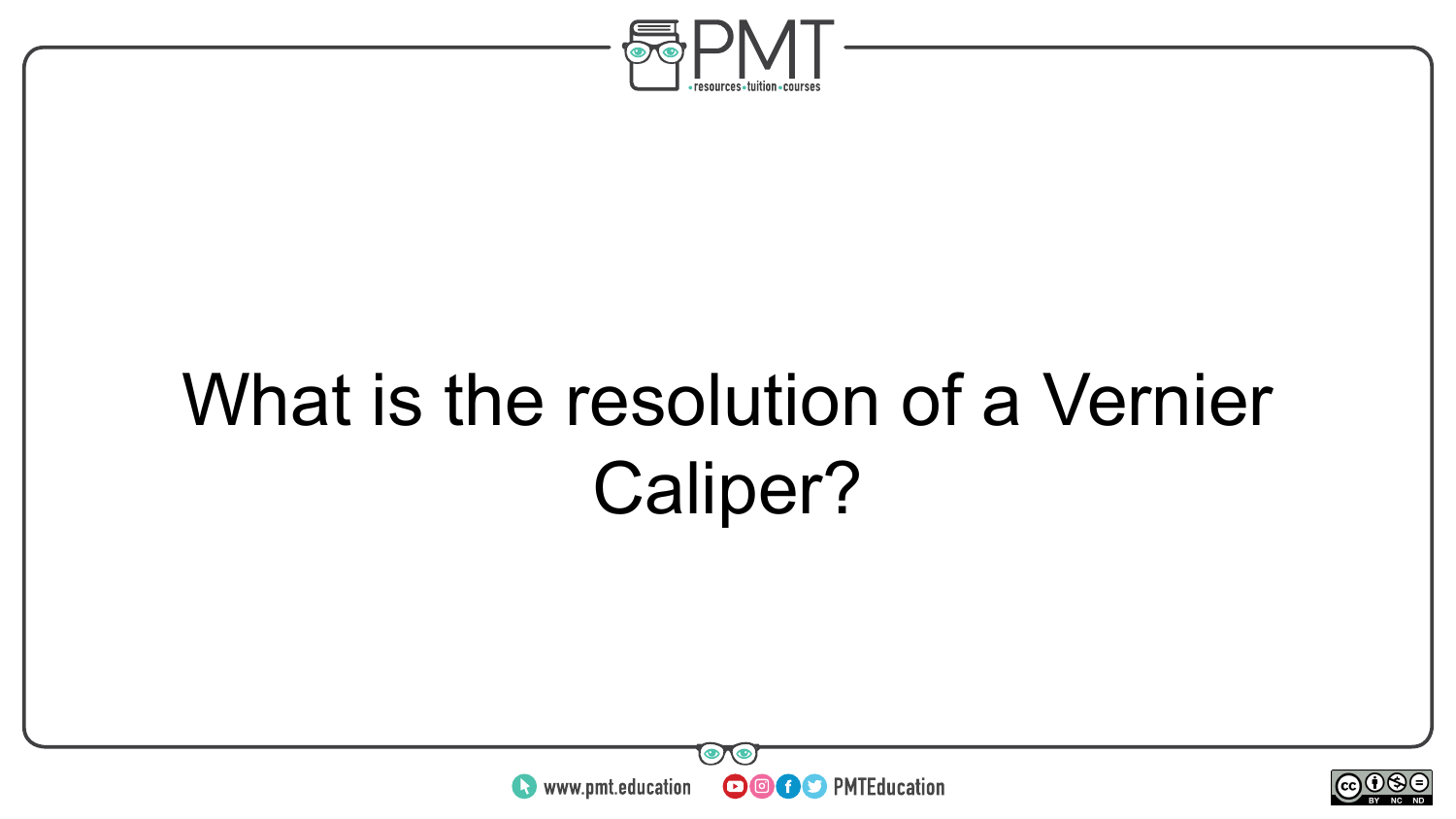

#### What is the resolution of a Vernier Caliper?

#### +/- 0.01cm



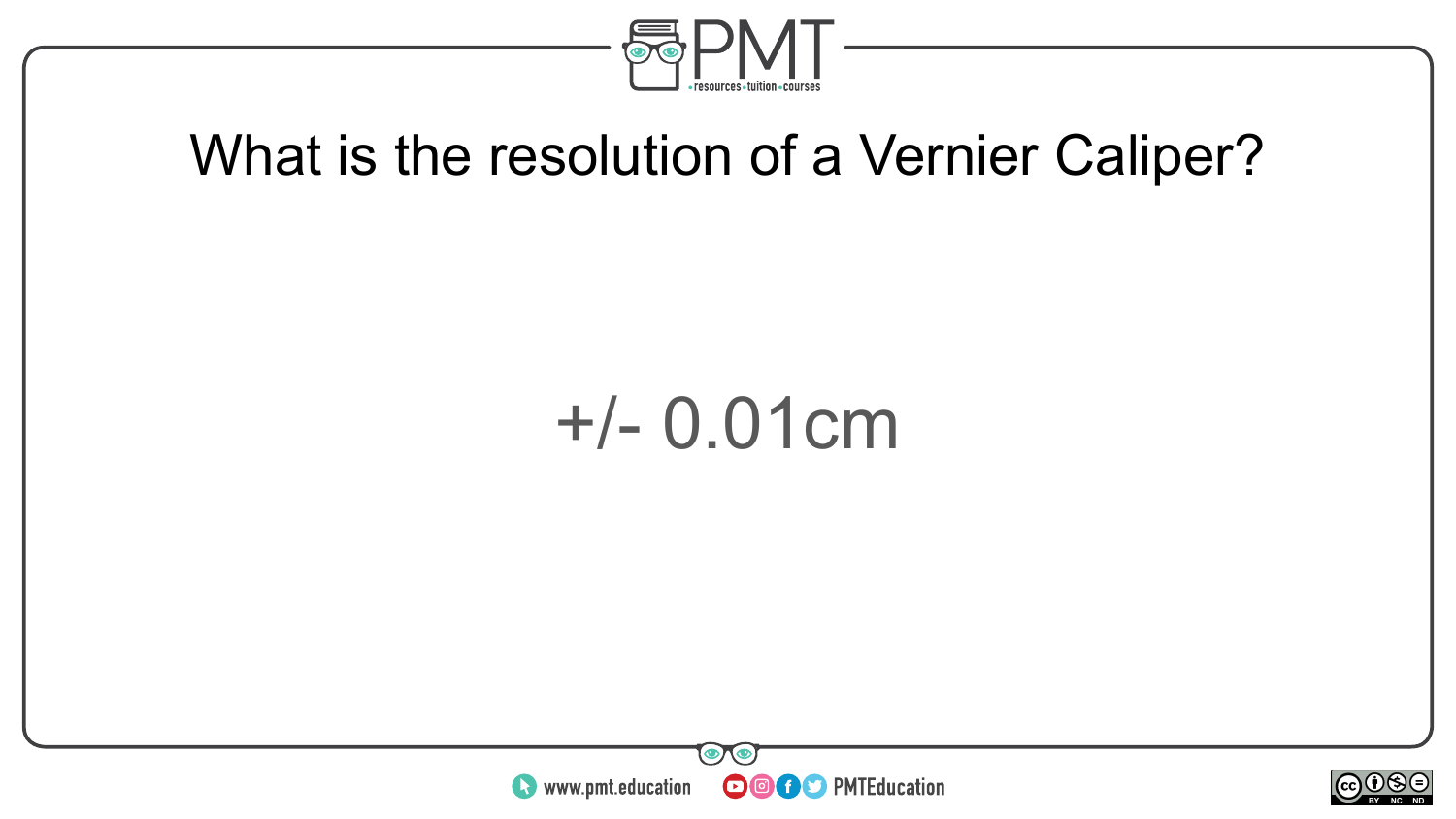

### What is the resolution of a micrometer?



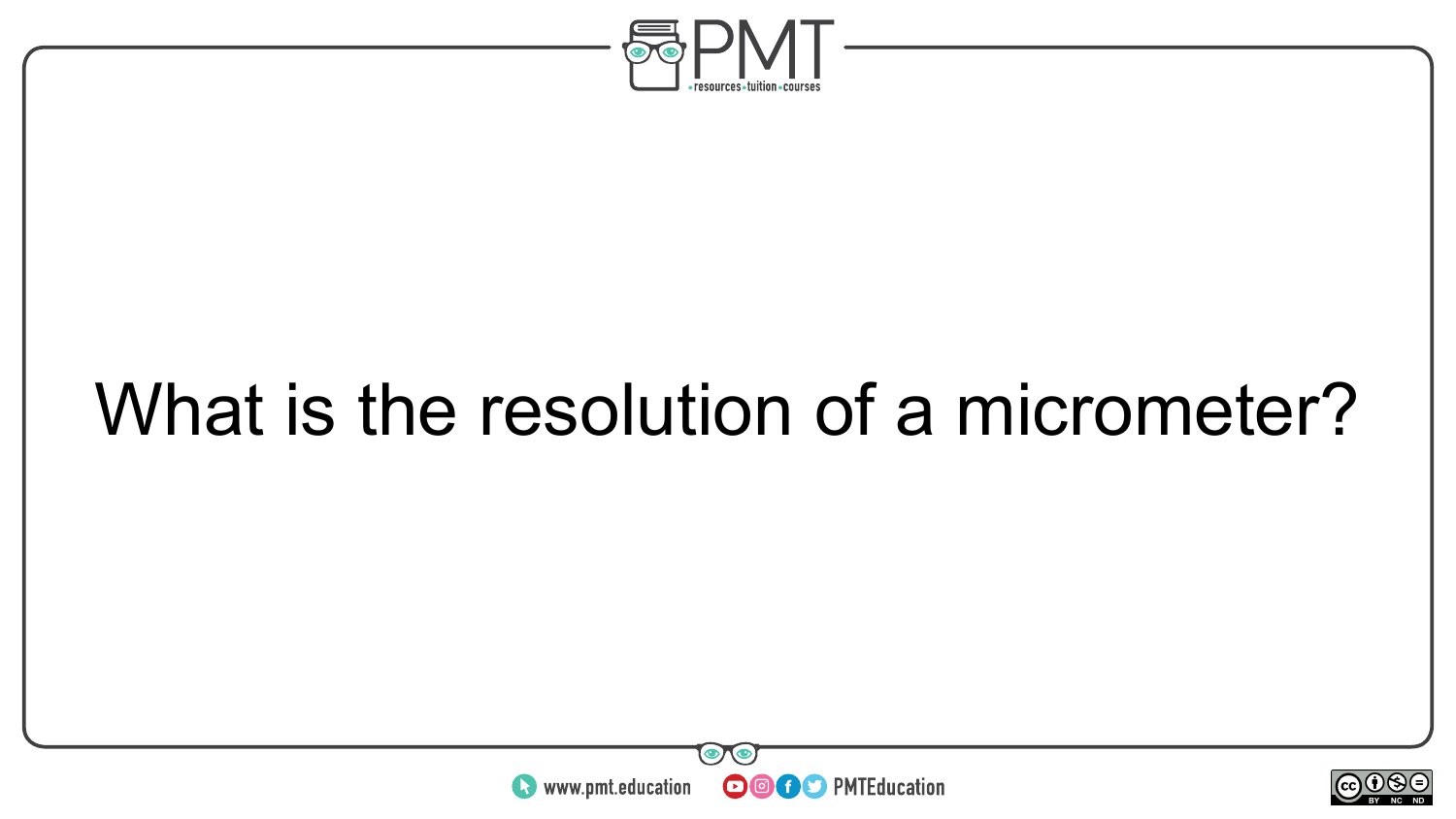

#### What is the resolution of a micrometer?

#### +/- 0.001mm



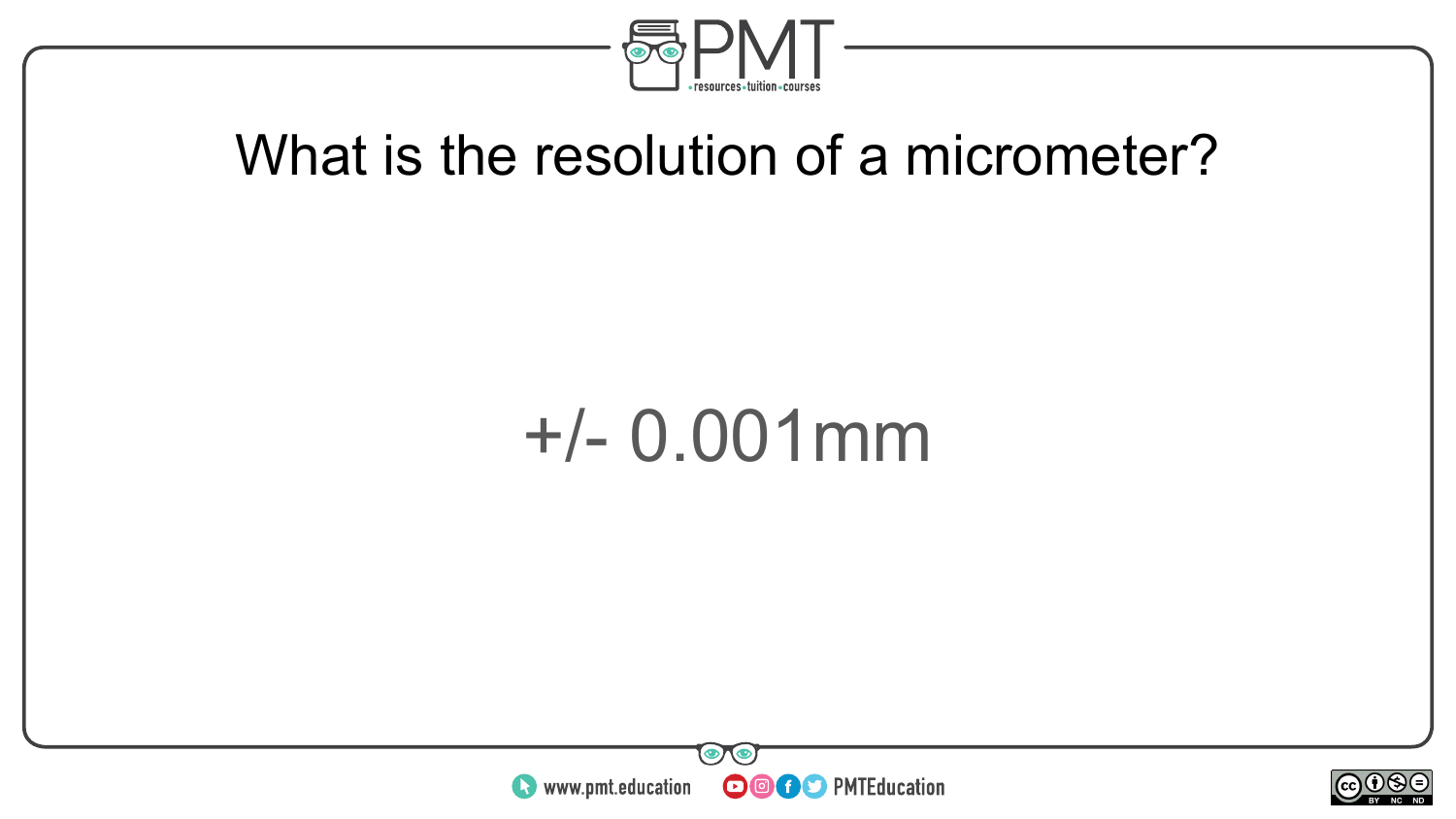

### What is interpolation?